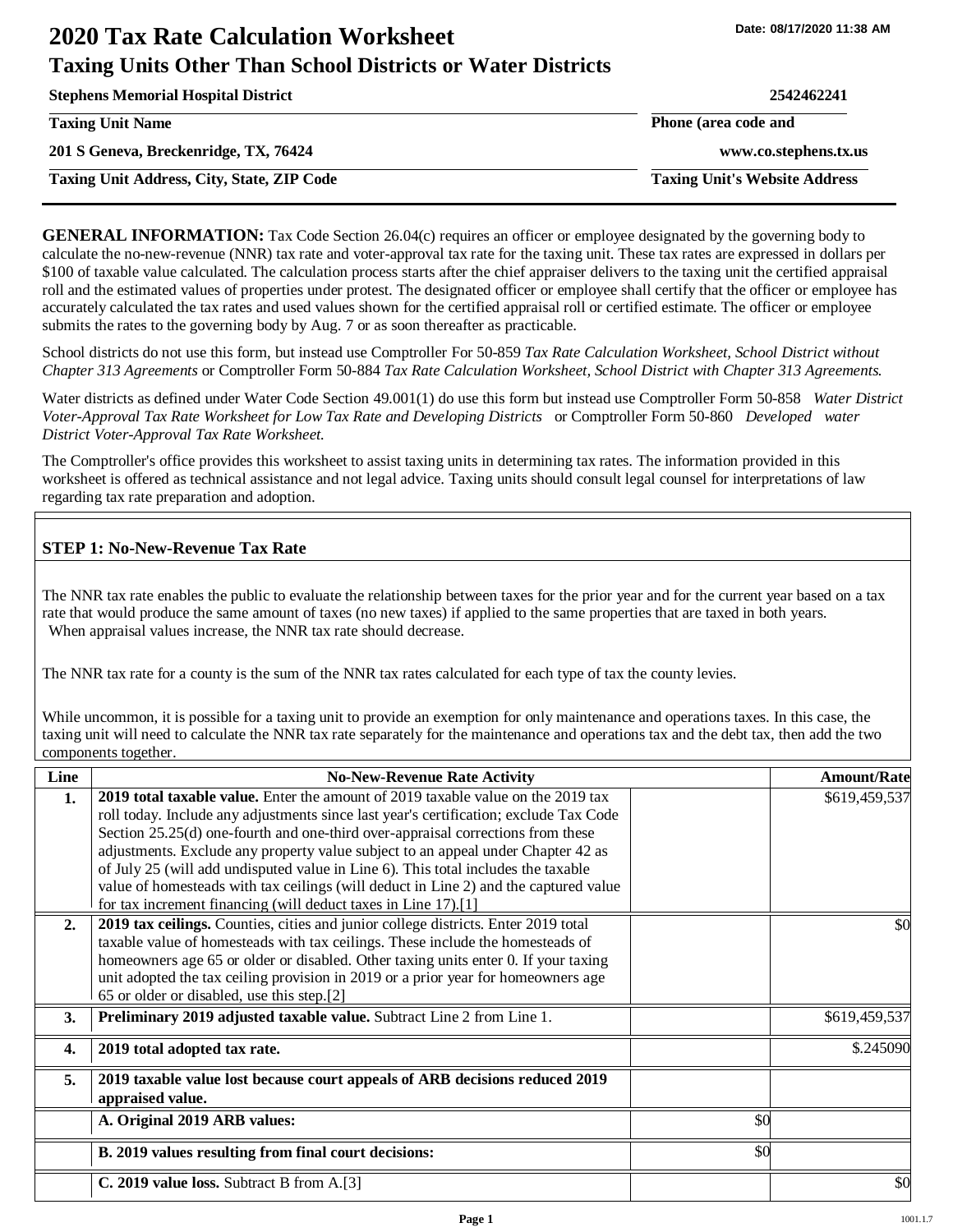| Line | <b>No-New-Revenue Rate Activity</b>                                                                                                                                                                                                                                                                                                                                                                                                                                                |               | <b>Amount/Rate</b> |
|------|------------------------------------------------------------------------------------------------------------------------------------------------------------------------------------------------------------------------------------------------------------------------------------------------------------------------------------------------------------------------------------------------------------------------------------------------------------------------------------|---------------|--------------------|
| 6.   | 2019 taxable value subject to an appeal under Chapter 42, as of July 25.                                                                                                                                                                                                                                                                                                                                                                                                           |               |                    |
|      | A. 2019 ARB certified value:                                                                                                                                                                                                                                                                                                                                                                                                                                                       | $\Omega$      |                    |
|      | B. 2019 disputed value:                                                                                                                                                                                                                                                                                                                                                                                                                                                            | 0             |                    |
|      | C. 2019 undisputed value Subtract B from A.[4]                                                                                                                                                                                                                                                                                                                                                                                                                                     |               |                    |
| 7.   | 2019 Chapter 42-related adjusted values. Add Line 5 and 6                                                                                                                                                                                                                                                                                                                                                                                                                          |               |                    |
| 8.   | 2019 taxable value, adjusted for court-ordered reductions. Add Lines 3 and 7                                                                                                                                                                                                                                                                                                                                                                                                       |               | \$619,459,537      |
| 9.   | 2019 taxable value of property in territory the taxing unit deannexed after Jan.<br>1, 2019. Enter the 2019 value of property in deannexed territory.[5]                                                                                                                                                                                                                                                                                                                           |               | \$0                |
| 10.  | 2019 taxable value lost because property first qualified for an exemption in<br>2020. If the taxing unit increased an original exemption, use the difference between<br>the original exempted amount and the increased exempted amount. Do not include<br>value lost due to freeport, goods-in-transit, temporary disaster exemptions. Note<br>that lowering the amount or percentage of an existing exemption in 2020 does not<br>create a new exemption or reduce taxable value. |               |                    |
|      | A. Absolute exemptions. Use 2019 market value:                                                                                                                                                                                                                                                                                                                                                                                                                                     | \$2,123,960   |                    |
|      | B. Partial exemptions. 2020 exemption amount or 2020 percentage exemption<br>times 2019 value:                                                                                                                                                                                                                                                                                                                                                                                     | \$573,712     |                    |
|      | C. Value loss. Add A and B.[6]                                                                                                                                                                                                                                                                                                                                                                                                                                                     |               | \$2,697,672        |
| 11.  | 2019 taxable value lost because property first qualified for agricultural<br>appraisal (1-d or 1-d-1), timber appraisal, recreational/scenic appraisal or<br>public access airport special appraisal in 2020. Use only properties that qualified<br>in 2020 for the first time; do not use properties that qualified in 2019.                                                                                                                                                      |               |                    |
|      | A. 2019 market value:                                                                                                                                                                                                                                                                                                                                                                                                                                                              | \$303,900     |                    |
|      | B. 2020 productivity or special appraised value:                                                                                                                                                                                                                                                                                                                                                                                                                                   | \$24,260      |                    |
|      | C. Value loss. Subtract B from A.[7]                                                                                                                                                                                                                                                                                                                                                                                                                                               |               | \$279,640          |
| 12.  | Total adjustments for lost value. Add Lines 9, 10C and 11C.                                                                                                                                                                                                                                                                                                                                                                                                                        |               | \$2,977,312        |
| 13.  | Adjusted 2019 taxable value. Subtract Line 12 from Line 8                                                                                                                                                                                                                                                                                                                                                                                                                          |               | \$616,482,225      |
| 14.  | Adjusted 2019 total levy. Multiply Line 4 by Line 13 and divide by \$100                                                                                                                                                                                                                                                                                                                                                                                                           |               | \$1,510,936        |
| 15.  | Taxes refunded for years preceding tax year 2019. Enter the amount of taxes<br>refunded by the district for tax years preceding tax year 2019. Types of refunds<br>include court decisions, Tax Code Section 25.25(b) and (c) corrections and Tax<br>Code Section 31.11 payment errors. Do not include refunds for tax year 2019. This<br>line applies only to tax years preceding tax year 2019.[8]                                                                               |               | \$10,403           |
| 16.  | Taxes in tax increment financing (TIF) for tax year 2019 Enter the amount of<br>taxes paid into the tax increment fund for a reinvestment zone as agreed by the<br>taxing unit. If the taxing unit has no 2020 captured appraised value in Line 18D,<br>enter $0.9$ ]                                                                                                                                                                                                              |               | \$0                |
| 17.  | Adjusted 2019 levy with refunds and TIF adjustment. Add Lines 14, and 15,<br>subtract Line 16.[10]                                                                                                                                                                                                                                                                                                                                                                                 |               | \$1,521,339        |
| 18.  | Total 2020 taxable value on the 2020 certified appraisal roll today. This value<br>includes only certified values or certified estimate of values and includes the total<br>taxable value of homesteads with tax ceilings (will deduct in Line 20). These<br>homesteads include homeowners age 65 or older or disabled.[11]                                                                                                                                                        |               |                    |
|      | A. Certified values:                                                                                                                                                                                                                                                                                                                                                                                                                                                               | \$572,762,929 |                    |
|      | B. Counties: Include railroad rolling stock values certified by the Comptroller's<br>office.                                                                                                                                                                                                                                                                                                                                                                                       | \$0           |                    |
|      | C. Pollution control and energy storage system exemption: Deduct the value of<br>property exempted for the current tax year for the first time as pollution control or<br>energy storage system property                                                                                                                                                                                                                                                                           | \$0           |                    |
|      | D. Tax increment financing: Deduct the 2020 captured appraised value of<br>property taxable by a taxing unit in a tax increment financing zone for which the<br>2020 taxes will be deposited into the tax increment fund. Do not include any new                                                                                                                                                                                                                                   | \$0           |                    |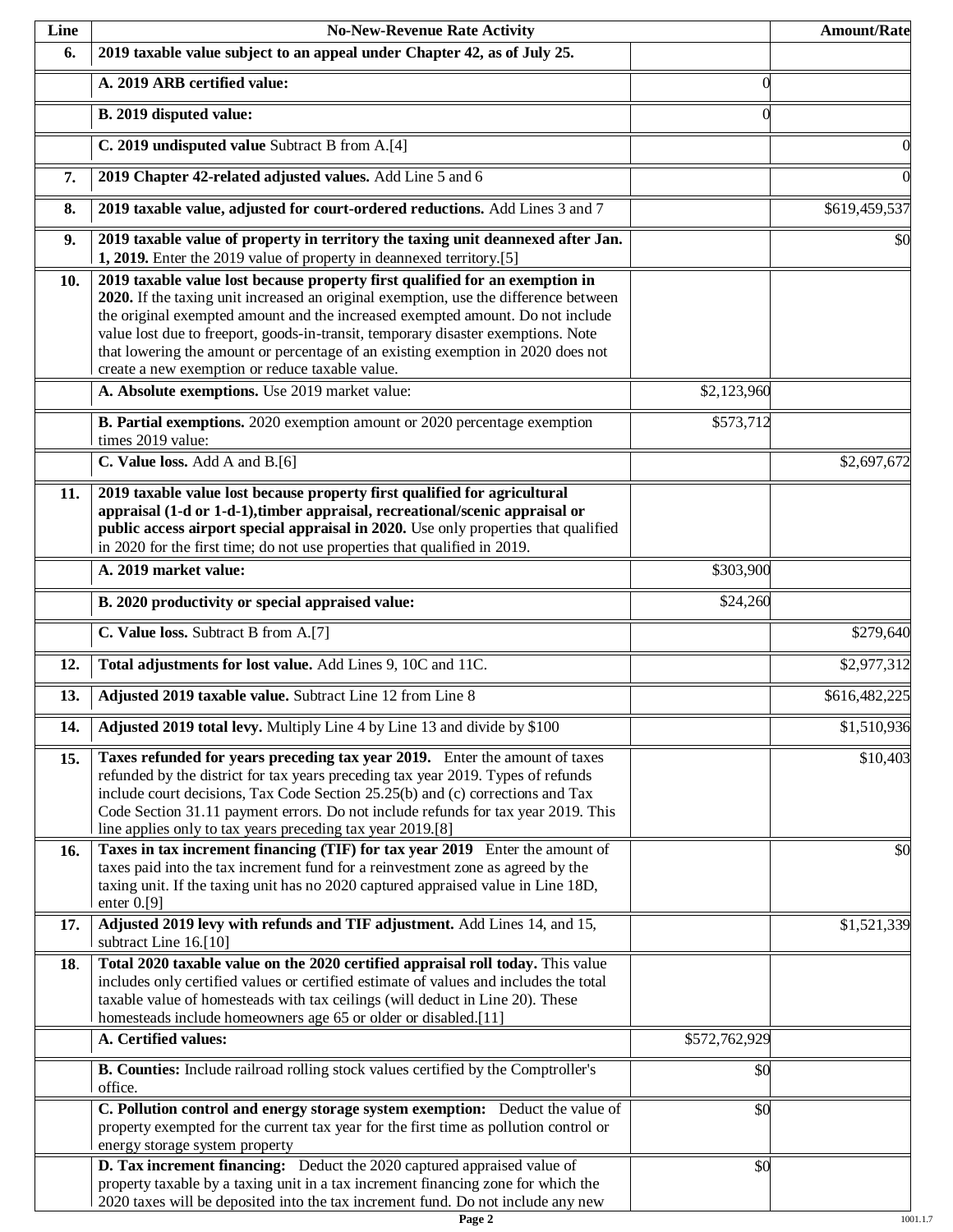| Line |                                                                                                                                                                           | <b>No-New-Revenue Rate Activity</b> |     | <b>Amount/Rate</b> |
|------|---------------------------------------------------------------------------------------------------------------------------------------------------------------------------|-------------------------------------|-----|--------------------|
|      | property value that will be included in Line 23 below.[12]                                                                                                                |                                     |     |                    |
|      | E. Total 2020 value Add A and B, then subtract C and D                                                                                                                    |                                     |     | \$572,762,929      |
| 19.  | Total value of properties under protest or not included on certified appraisal                                                                                            |                                     |     |                    |
|      | roll.[13]                                                                                                                                                                 |                                     |     |                    |
|      | A. 2020 taxable value of properties under protest The chief appraiser certifies a<br>list of properties still under ARB protest. The list shows the appraisal district's  |                                     | \$0 |                    |
|      | value and the taxpayer's claimed value, if any, or an estimate of the value if the                                                                                        |                                     |     |                    |
|      | taxpayer wins. For each of the properties under protest, use the lowest of these                                                                                          |                                     |     |                    |
|      | values. Enter the total value under protest.[14]<br>B. 2020 value of properties not under protest or included on certified appraisal                                      |                                     | \$0 |                    |
|      | roll. The chief appraiser gives taxing units a list of those taxable properties that the                                                                                  |                                     |     |                    |
|      | chief appraiser knows about but are not included in the appraisal roll certification.                                                                                     |                                     |     |                    |
|      | These properties also are not on the list of properties that are still under protest. On                                                                                  |                                     |     |                    |
|      | this list of properties, the chief appraiser includes the market value, appraised value<br>and exemptions for the preceding year and a reasonable estimate of the market  |                                     |     |                    |
|      | value, appraised value and exemptions for the current year. Use the lower market,                                                                                         |                                     |     |                    |
|      | appraised or taxable value (as appropriate). Enter the total value of property not on                                                                                     |                                     |     |                    |
|      | the certified roll.[15]<br>C. Total value under protest or not certified. Add A and B.                                                                                    |                                     |     | \$0                |
|      |                                                                                                                                                                           |                                     |     |                    |
| 20.  | 2020 tax ceilings. Counties, cities and junior colleges enter 2020 total taxable value<br>of homesteads with tax ceilings. These include the homesteads of homeowners age |                                     |     | \$0                |
|      | 65 or older or disabled. Other taxing units enter 0. If your taxing unit adopted the                                                                                      |                                     |     |                    |
|      | tax ceiling provision in 2019 or a prior year for homeowners age 65 or older or                                                                                           |                                     |     |                    |
|      | disabled, use this step.[16]                                                                                                                                              |                                     |     |                    |
| 21.  | 2020 total taxable value. Add Lines 18E and 19C. Subtract Line 20C.[17]                                                                                                   |                                     |     | \$572,762,929      |
| 22.  | Total 2020 taxable value of properties in territory annexed after Jan. 1, 2019.<br>Include both real and personal property. Enter the 2020 value of property in           |                                     |     | \$0                |
|      | territory annexed.[18]                                                                                                                                                    |                                     |     |                    |
| 23.  | Total 2020 taxable value of new improvements and new personal property                                                                                                    |                                     |     | \$50,421,600       |
|      | located in new improvements. New means the item was not on the appraisal roll in                                                                                          |                                     |     |                    |
|      | 2019. An improvement is a building, structure, fixture or fence erected on or affixed<br>to land. New additions to existing improvements may be included if the appraised |                                     |     |                    |
|      | value can be determined. New personal property in a new improvement must have                                                                                             |                                     |     |                    |
|      | been brought into the taxing unit after Jan. 1, 2019 and be located in a new                                                                                              |                                     |     |                    |
|      | improvement. New improvements <b>do</b> include property on which a tax abatement<br>agreement has expired for 2020.[19]                                                  |                                     |     |                    |
| 24.  | Total adjustments to the 2020 taxable value. Add Lines 22 and 23.                                                                                                         |                                     |     | \$50,421,600       |
| 25.  | Adjusted 2020 taxable value. Subtract Line 24 from Line 21.                                                                                                               |                                     |     | \$522,341,329      |
| 26.  | 2020 NNR tax rate. Divide Line 17 by Line 25 and multiply by \$100.[20]                                                                                                   |                                     |     | \$.291250/\$100    |
|      |                                                                                                                                                                           |                                     |     |                    |
| 27.  | <b>COUNTIES ONLY.</b> Add together the NNR tax rates for each type of tax the<br>county levies. The total is the 2020 county NNR tax rate.[21]                            |                                     |     |                    |
|      | [1]Tex. Tax Code Section                                                                                                                                                  | [2]Tex. Tax Code Section            |     |                    |
|      | [3]Tex. Tax Code Section                                                                                                                                                  | [4] Tex. Tax Code Section           |     |                    |
|      | [5]Tex. Tax Code Section                                                                                                                                                  | [6] Tex. Tax Code Section           |     |                    |
|      | [7] Tex. Tax Code Section                                                                                                                                                 | [8] Tex. Tax Code Section           |     |                    |
|      | [9]Tex. Tax Code Section                                                                                                                                                  | [10]Tex. Tax Code Section           |     |                    |
|      | [11]Tex. Tax Code Section                                                                                                                                                 | [12] Tex. Tax Code Section          |     |                    |
|      | [13] Tex. Tax Code Section                                                                                                                                                | [14] Tex. Tax Code Section          |     |                    |
|      | [15] Tex. Tax Code Section                                                                                                                                                | [16] Tex. Tax Code Section          |     |                    |
|      | [17] Tex. Tax Code Section                                                                                                                                                | [18] Tex. Tax Code Section          |     |                    |
|      | [19]Tex. Tax Code Section                                                                                                                                                 | [20]Tex. Tax Code Section           |     |                    |

**[21]Tex. Tax Code Section**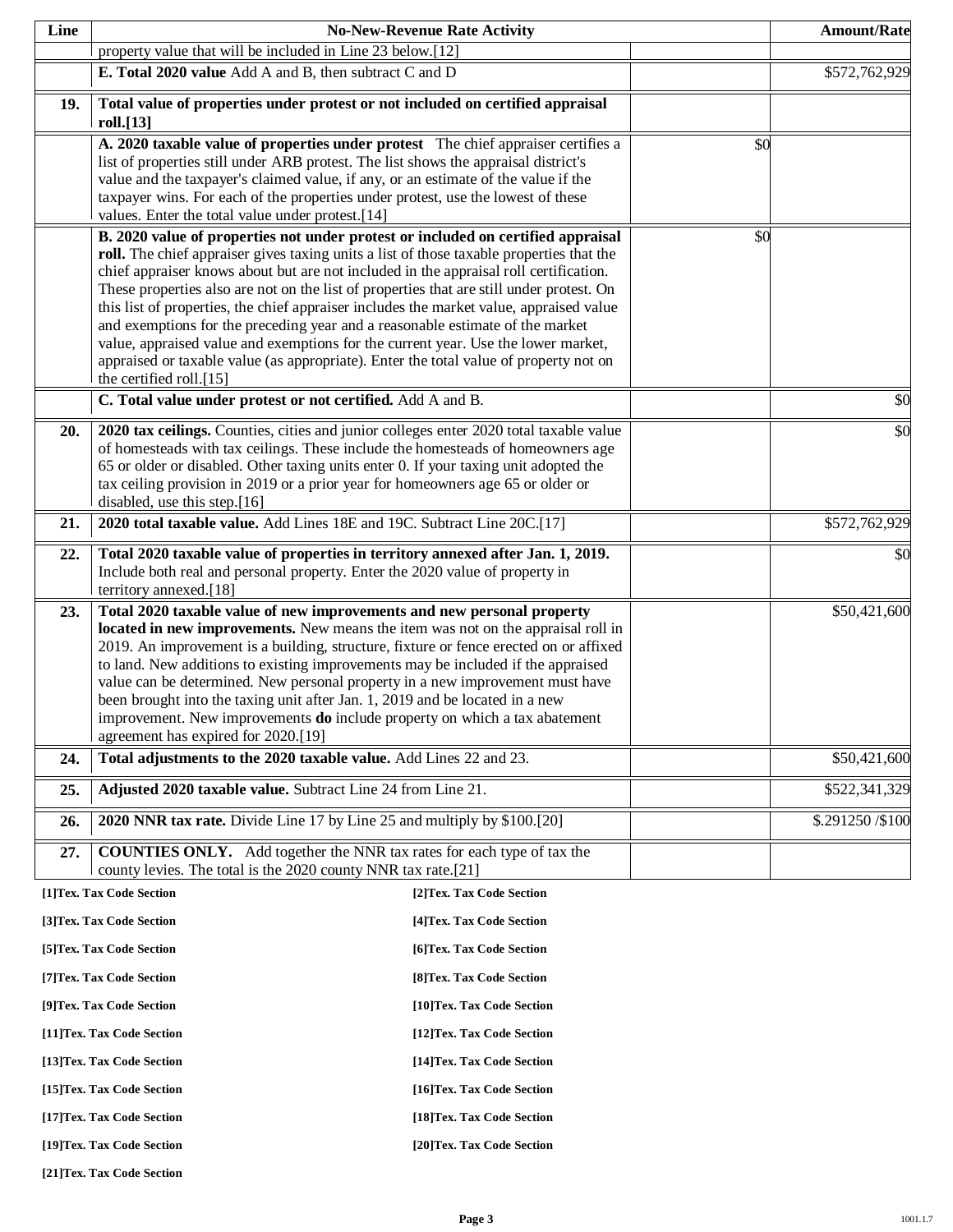# STEP 2: Voter-Approval Tax Rate

The voter-approval tax rate is the highest tax rate that a taxing unit may adopt without holding an election to seek voter approval of the rate. The voter-approval tax rate is split into two separate rates:

1. **Maintenance and Operations (M&O) Tax Rate:** The M&O portion is the tax rate that is needed to raise the same amount of taxes that the taxing unit levied in the prior year plus the applicable percentage allowed by law. This rate accounts for such things as salaries, utilities and day-to-day operations.

2. **Debt Rate:** The debt rate includes the debt service necessary to pay the taxing unit's debt payments in the coming year. This rate accounts for principal and interest on bonds and other debt secured by property tax revenue.

The voter-approval tax rate for a county is the sum of the voter-approval tax rates calculated for each type of tax the county levies. In most cases the voter-approval tax rate exceeds the no-new-revenue tax rate, but occasionally decreases in a taxing unit's debt service will cause the NNR tax rate to be higher than the voter-approval tax rate.

| Line | <b>Voter Approval Tax Rate Activity</b>                                                                                                                                                                                                                                                                                                                                                                                                                                                                                                                                                                                                                                        |          | <b>Amount/Rate</b> |
|------|--------------------------------------------------------------------------------------------------------------------------------------------------------------------------------------------------------------------------------------------------------------------------------------------------------------------------------------------------------------------------------------------------------------------------------------------------------------------------------------------------------------------------------------------------------------------------------------------------------------------------------------------------------------------------------|----------|--------------------|
| 28.  | 2019 M&O tax rate. Enter the 2019 M&O tax rate.                                                                                                                                                                                                                                                                                                                                                                                                                                                                                                                                                                                                                                |          | \$.245090          |
| 29.  | 2019 taxable value, adjusted for actual and potential court-ordered<br>adjustments. Enter the amount in Line 8 of the No-New-Revenue Tax Rate<br>Worksheet.                                                                                                                                                                                                                                                                                                                                                                                                                                                                                                                    |          | 619,459,537        |
| 30.  | Total 2019 M&O levy. Multiply Line 28 by Line 29 and divide by 100.                                                                                                                                                                                                                                                                                                                                                                                                                                                                                                                                                                                                            |          | 1,518,233          |
| 31.  | Adjusted 2019 levy for calculating NNR M&O rate.                                                                                                                                                                                                                                                                                                                                                                                                                                                                                                                                                                                                                               |          |                    |
|      | A. 2019 sales tax specifically to reduce property taxes. For cities, counties and<br>hospital districts, enter the amount of additional sales tax collected and spent on<br>M&O expenses in 2019, if any. Other taxing units, enter 0. Counties must exclude<br>any amount that was spent for economic development grants from the amount of<br>sales tax spent.                                                                                                                                                                                                                                                                                                               |          |                    |
|      | B. M&O taxes refunded for years preceding tax year 2019. Enter the amount of<br>M&O taxes refunded in the preceding year for taxes before that year. Types of<br>refunds include court decisions, Tax Code Section 25.25(b) and (c) corrections and<br>Tax Code Section 31.11 payment errors. Do not include refunds for tax year 2019.<br>This line applies only to tax years preceding tax year 2019.                                                                                                                                                                                                                                                                        | 10,403   |                    |
|      | C. 2019 taxes in TIF: Enter the amount of taxes paid into the tax increment fund<br>for a reinvestment zone as agreed by the taxing unit. If the taxing unit has no 2020<br>captured appraised value in Line 18D, enter 0.                                                                                                                                                                                                                                                                                                                                                                                                                                                     | 0        |                    |
|      | D. 2019 transferred function: If discontinuing all of a department, function or<br>activity and transferring it to another taxing unit by written contract, enter the<br>amount spent by the taxing unit discontinuing the function in the 12 months<br>preceding the month of this calculation. If the taxing unit did not operate this<br>function for this 12-month period, use the amount spent in the last full fiscal year in<br>which the taxing unit operated the function. The taxing unit discontinuing the<br>function will subtract this amount in E below. The taxing unit receiving the function<br>will add this amount in E below. Other taxing units enter 0. | $\Omega$ |                    |
|      | E. 2019 M&O levy adjustments. Add A and B, then subtract C. For taxing unit<br>with D, subtract if discontinuing function and add if receiving function                                                                                                                                                                                                                                                                                                                                                                                                                                                                                                                        | 10,403   |                    |
|      | F. Add Line 30 to 31E.                                                                                                                                                                                                                                                                                                                                                                                                                                                                                                                                                                                                                                                         |          | 1,528,636          |
| 32.  | Adjusted 2020 taxable value. Enter the amount in Line 25 of the No-New-<br>Revenue Tax Rate Worksheet.                                                                                                                                                                                                                                                                                                                                                                                                                                                                                                                                                                         |          | 522,341,329        |
| 33.  | 2020 NNR M&O rate (unadjusted) Divide Line 31F by Line 32 and multiply by<br>\$100.                                                                                                                                                                                                                                                                                                                                                                                                                                                                                                                                                                                            |          | 0.29265            |
| 34.  | Rate adjustment for state criminal justice mandate.[23]                                                                                                                                                                                                                                                                                                                                                                                                                                                                                                                                                                                                                        |          |                    |
|      | A. 2020 state criminal justice mandate. Enter the amount spent by a county in<br>the previous 12 months providing for the maintenance and operation cost of<br>keeping<br>inmates in county-paid facilities after they have been sentenced. Do not include any                                                                                                                                                                                                                                                                                                                                                                                                                 | 0        |                    |
|      | <b>B. 2019 state criminal justice mandate</b> Enter the amount spent by a county in the<br>12 months prior to the previous 12 months providing for the maintenance and<br>operation cost of keeping inmates in county-paid facilities after they have been<br>sentenced. Do not include any state reimbursement received by the county for the<br>same purpose. Enter zero if this is the first time the mandate applies                                                                                                                                                                                                                                                       | $\left($ |                    |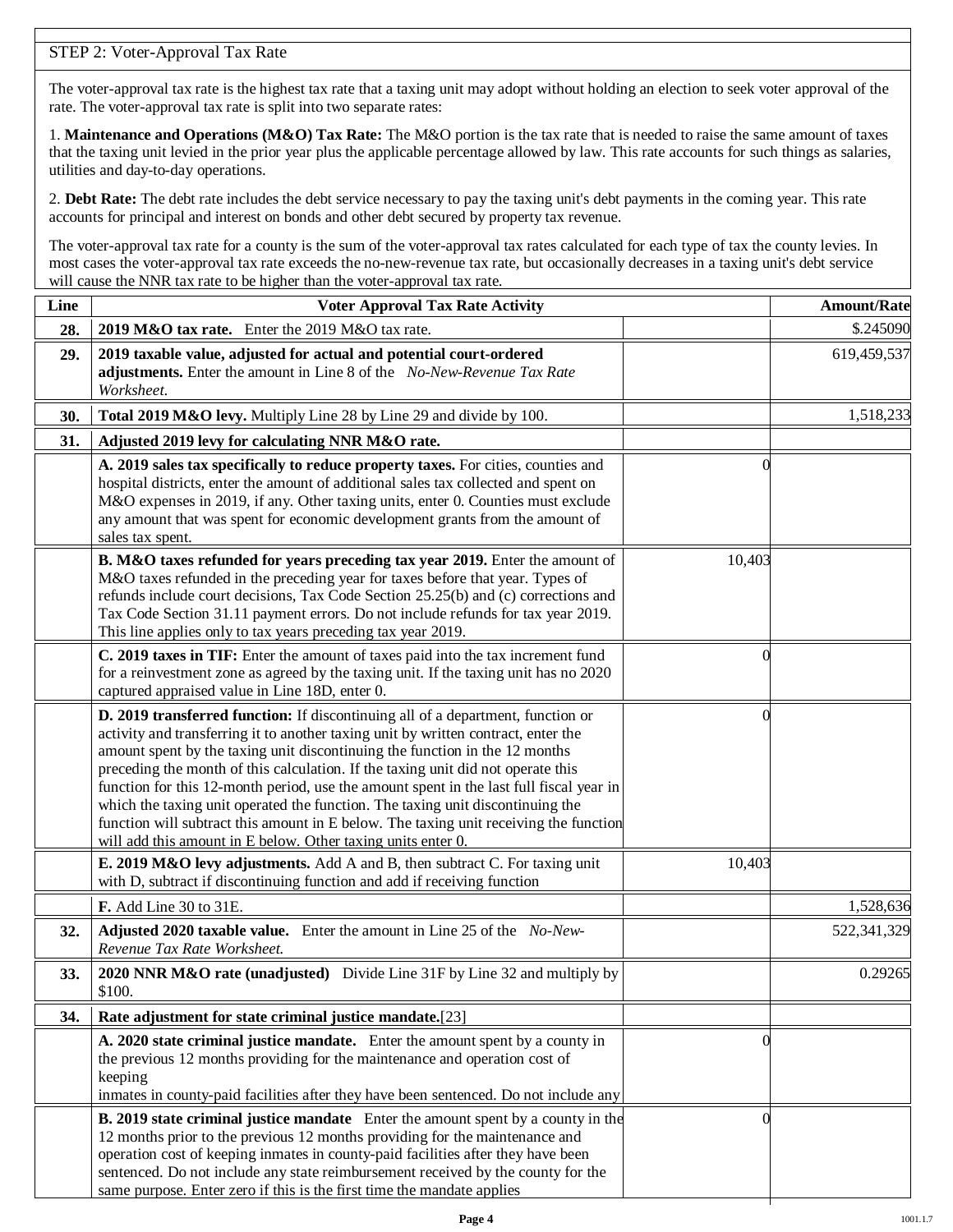| Line | <b>Voter Approval Tax Rate Activity</b>                                                                                                                                                                                                                                                                                                                                                                                                                                                                                                                                                                                                                                                                                                                                                                                                                                                                                                                                                                                                                                 |                | <b>Amount/Rate</b> |
|------|-------------------------------------------------------------------------------------------------------------------------------------------------------------------------------------------------------------------------------------------------------------------------------------------------------------------------------------------------------------------------------------------------------------------------------------------------------------------------------------------------------------------------------------------------------------------------------------------------------------------------------------------------------------------------------------------------------------------------------------------------------------------------------------------------------------------------------------------------------------------------------------------------------------------------------------------------------------------------------------------------------------------------------------------------------------------------|----------------|--------------------|
|      | C. Subtract B from A and divide by Line 32 and multiply by \$100                                                                                                                                                                                                                                                                                                                                                                                                                                                                                                                                                                                                                                                                                                                                                                                                                                                                                                                                                                                                        | 0.00000        |                    |
|      | <b>D.</b> Enter the rate calculated in C. If not applicable, enter 0.                                                                                                                                                                                                                                                                                                                                                                                                                                                                                                                                                                                                                                                                                                                                                                                                                                                                                                                                                                                                   |                | 0.00000            |
| 35.  | Rate adjustment for indigent health care expenditures[24]                                                                                                                                                                                                                                                                                                                                                                                                                                                                                                                                                                                                                                                                                                                                                                                                                                                                                                                                                                                                               |                |                    |
|      | A. 2020 indigent health care expenditures Enter the amount paid by a taxing unit<br>providing for the maintenance and operation cost of providing indigent health care<br>for the period beginning on July 1, 2019 and ending on June 30, 2020, less any state<br>assistance received for the same purpose                                                                                                                                                                                                                                                                                                                                                                                                                                                                                                                                                                                                                                                                                                                                                              |                |                    |
|      | B. 2019 indigent health care expenditures Enter the amount paid by a taxing<br>unit providing for the maintenance and operation cost of providing indigent health<br>care<br>for the period beginning on July 1, 2018 and ending on June 30, 2019, less any state                                                                                                                                                                                                                                                                                                                                                                                                                                                                                                                                                                                                                                                                                                                                                                                                       |                |                    |
|      | C. Subtract B from A and divide by Line 32 and multiply by \$100                                                                                                                                                                                                                                                                                                                                                                                                                                                                                                                                                                                                                                                                                                                                                                                                                                                                                                                                                                                                        | 0.00000        |                    |
|      | <b>D.</b> Enter the rate calculated in C. If not applicable, enter 0.                                                                                                                                                                                                                                                                                                                                                                                                                                                                                                                                                                                                                                                                                                                                                                                                                                                                                                                                                                                                   |                | 0.00000            |
| 36.  | Rate adjustment for county indigent defense compensation.[25]                                                                                                                                                                                                                                                                                                                                                                                                                                                                                                                                                                                                                                                                                                                                                                                                                                                                                                                                                                                                           |                |                    |
|      | A. 2020 indigent defense compensation expenditures. Enter the amount paid by<br>a county to provide appointed counsel for indigent individuals for the period<br>beginning on July 1, 2019 and ending on June 30, 2020, less any state grants<br>received by the county for the same purpose                                                                                                                                                                                                                                                                                                                                                                                                                                                                                                                                                                                                                                                                                                                                                                            | 0              |                    |
|      | B. 2019 indigent defense compensation expenditures. Enter the amount paid by a<br>county to provide appointed counsel for indigent individuals for the period<br>beginning on July 1, 2018 and ending on June 30, 2019, less any state grants<br>received by the county for the same purpose                                                                                                                                                                                                                                                                                                                                                                                                                                                                                                                                                                                                                                                                                                                                                                            | $\Omega$       |                    |
|      | C. Subtract B from A and divide by Line 32 and multiply by \$100                                                                                                                                                                                                                                                                                                                                                                                                                                                                                                                                                                                                                                                                                                                                                                                                                                                                                                                                                                                                        | 0.00000        |                    |
|      | <b>D.</b> Multiply B by 0.05 and divide by Line 32 and multiply by \$100.                                                                                                                                                                                                                                                                                                                                                                                                                                                                                                                                                                                                                                                                                                                                                                                                                                                                                                                                                                                               | 0.00000        |                    |
|      | <b>E.</b> Enter the lessor of C and D. If not applicable, enter 0.                                                                                                                                                                                                                                                                                                                                                                                                                                                                                                                                                                                                                                                                                                                                                                                                                                                                                                                                                                                                      |                | 0.00000            |
| 37.  | Rate adjustment for county hospital expenditures.                                                                                                                                                                                                                                                                                                                                                                                                                                                                                                                                                                                                                                                                                                                                                                                                                                                                                                                                                                                                                       |                |                    |
|      | A. 2020 eligible county hospital expenditures Enter the amount paid by the<br>county or municipality to maintain and operate an eligible county hospital for the<br>period beginning on July 1, 2019 and ending on June 30, 2020                                                                                                                                                                                                                                                                                                                                                                                                                                                                                                                                                                                                                                                                                                                                                                                                                                        | ſ              |                    |
|      | B. 2019 eligible county hospital expenditures Enter the amount paid by the<br>county or municipality to maintain and operate an eligible county hospital for the<br>period                                                                                                                                                                                                                                                                                                                                                                                                                                                                                                                                                                                                                                                                                                                                                                                                                                                                                              | $\overline{0}$ |                    |
|      | C. Subtract B from A and divide by Line 32 and multiply by \$100                                                                                                                                                                                                                                                                                                                                                                                                                                                                                                                                                                                                                                                                                                                                                                                                                                                                                                                                                                                                        | 0.00000        |                    |
|      | <b>D.</b> Multiply B by 0.08 and divide by Line 32 and multiply by $$100$                                                                                                                                                                                                                                                                                                                                                                                                                                                                                                                                                                                                                                                                                                                                                                                                                                                                                                                                                                                               | 0.00000        |                    |
|      | <b>E.</b> Enter the lessor of C and D, if applicable. If not applicable, enter 0.                                                                                                                                                                                                                                                                                                                                                                                                                                                                                                                                                                                                                                                                                                                                                                                                                                                                                                                                                                                       |                | 0.00000            |
| 38.  | Adjusted 2020 NNR M&O rate. Add Lines 33, 34D, 35D, 36E, and 37E.                                                                                                                                                                                                                                                                                                                                                                                                                                                                                                                                                                                                                                                                                                                                                                                                                                                                                                                                                                                                       |                | 0.29265            |
| 39.  | 2020 voter-approval M&O rate. Enter the rate as calculated by the appropriate<br>scenario below.<br>Special Taxing Unit If the taxing unit qualifies as a special taxing unit, multiply<br>Line 38 by 1.08<br>$-0r-$<br>Other Taxing Unit If the taxing unit does not qualify as a special taxing unit,<br>multiply Line 38 by 1.035.<br>-or-<br>Taxing unit affected by disaster declaration If the taxing unit is located in an area<br>declared as disater area, the governing body may direct the person calculating the<br>voter-approval rate to calculate in the manner provided for a special taxing unit.<br>The taxing unit shall continue to calculate the voter-approval rate in this manner<br>until the earlier of 1) the second year in which total taxable value on the certified<br>appraisal roll exceeds the total taxable value of the tax year in which the disaster<br>occurred, and 2) the third tax year after the tax year in which the disaster occurred.<br>If the taxing unit qualifies under this scenario, multiply Line 38 by 1.08. [27] |                | 0.31606            |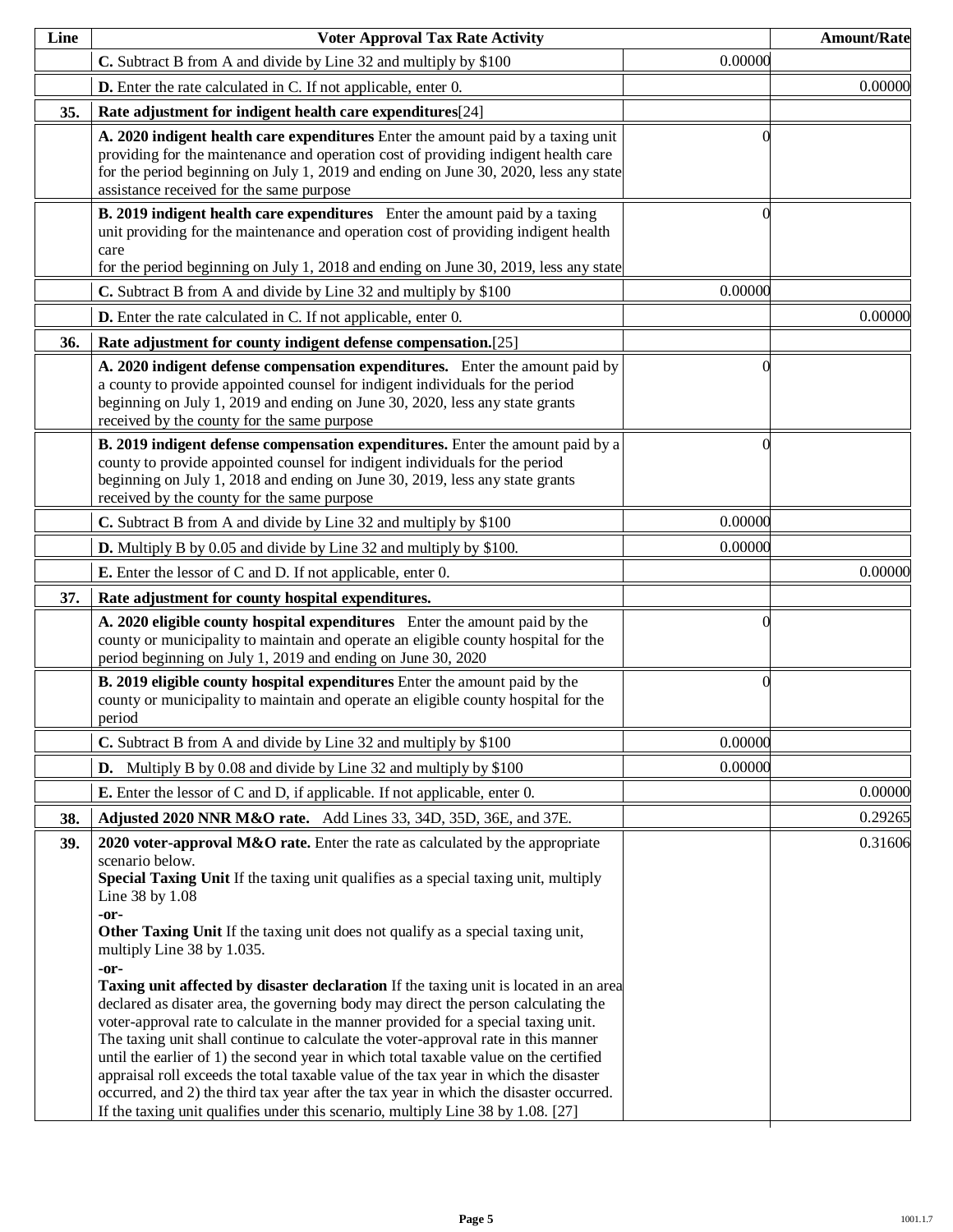| Line | <b>Voter Approval Tax Rate Activity</b>                                                                                                                                                                                                                                                                                                                                             |                | <b>Amount/Rate</b> |
|------|-------------------------------------------------------------------------------------------------------------------------------------------------------------------------------------------------------------------------------------------------------------------------------------------------------------------------------------------------------------------------------------|----------------|--------------------|
| 40.  | Total 2020 debt to be paid with property taxes and additional sales tax<br>revenue. Debt means the interest and principal that will be paid on debts that:<br>(1) are paid by property taxes,<br>(2) are secured by property taxes,<br>(3) are scheduled for payment over a period longer than one year, and<br>(4) are not classified in the taxing unit's budget as M&O expenses. |                |                    |
|      | A. Debt also includes contractual payments to other taxing units that have incurred<br>debts on behalf of this taxing unit, if those debts meet the four conditions above.<br>Include only amounts that will be paid from property tax revenue. Do not include<br>appraisal district budget payments.<br>Enter debt amount                                                          | $\Omega$       |                    |
|      | B. Subtract unencumbered fund amount used to reduce total debt.                                                                                                                                                                                                                                                                                                                     | $\overline{0}$ |                    |
|      | C. Subtract certified amount spent from sales tax to reduce debt(enter zero if<br>none)                                                                                                                                                                                                                                                                                             |                |                    |
|      | D. Subtract amount paid from other resources                                                                                                                                                                                                                                                                                                                                        | $\Omega$       |                    |
|      | E. Adjusted debt Subtract B, C and D from A                                                                                                                                                                                                                                                                                                                                         |                | $\boldsymbol{0}$   |
| 41.  | Certified 2019 excess debt collections Enter the amount certified by the collector.                                                                                                                                                                                                                                                                                                 |                | $\boldsymbol{0}$   |
| 42.  | Adjusted 2020 debt Subtract Line 41 from Line 40E                                                                                                                                                                                                                                                                                                                                   |                | $\overline{0}$     |
| 43.  | 2020 anticipated collection rate.                                                                                                                                                                                                                                                                                                                                                   |                |                    |
|      | A. Enter the 2020 anticipated collection rate certified by the collector                                                                                                                                                                                                                                                                                                            | 0.00           |                    |
|      | <b>B.</b> Enter the 2019 actual collection rate                                                                                                                                                                                                                                                                                                                                     | 0.00           |                    |
|      | C. Enter the 2018 actual collection rate                                                                                                                                                                                                                                                                                                                                            | 0.00           |                    |
|      | <b>D.</b> Enter the 2017 actual collection rate                                                                                                                                                                                                                                                                                                                                     | 0.00           |                    |
|      | <b>E.</b> If the anticipated collection rate in A is lower than actual collection rates in B, C<br>and D, enter the lowest collection rate from B, C and D. If the anticipated rate in A<br>is higher than at least one of the rates in the prior three years, enter the rate from A.<br>Note that the rate can be greater than 100%.                                               |                | 0.00               |
| 44.  | 2020 debt adjusted for collections. Divide Line 42 by Line 43E.                                                                                                                                                                                                                                                                                                                     |                |                    |
| 45.  | 2020 total taxable value. Enter the amount on Line 21 of the No-New-Revenue<br>Tax Rate Worksheet.                                                                                                                                                                                                                                                                                  |                | 572,762,929        |
| 46.  | 2020 debt rate Divide Line 44 by Line 45 and multiply by \$100.                                                                                                                                                                                                                                                                                                                     |                | 0.00000            |
| 47.  | 2020 voter-approval tax rate. Add Line 39 and 46.                                                                                                                                                                                                                                                                                                                                   |                | 0.31606            |
| 48.  | <b>COUNTIES ONLY.</b> Add together the voter-approval tax rate for each type of tax<br>the county livies. The total is the 2020 county voter-approval tax rate.                                                                                                                                                                                                                     |                |                    |
|      | STEP 3 NNR Tax Rate and Voter-Approval Tax Rate Adjustments for Additional Sales tAx to Reduce Property Taxes                                                                                                                                                                                                                                                                       |                |                    |

Cities, counties and hospital districts may levy a sales tax specifically to reduce property taxes. Local voters by election must approve imposing or abolishing the additional sales tax. If approved, the taxing unit must reduce its NNR and voter-approval tax rates to offset the expected sales tax revenue.

This section should only be completed by a county, city or hospital district that is required to adjust its NNR tax rate and/or voterapproval tax rate because it adopted the additional sales tax.

| Line | <b>Additional Sales and Use Tax Worksheet</b>                                            | <b>Amount/Rate</b> |
|------|------------------------------------------------------------------------------------------|--------------------|
| 49.  | Taxable sales. For taxing units that adopted the sales tax in November 2019 or May       |                    |
|      | 2020, enter the Comptroller's estimate of taxable sales for the previous four            |                    |
|      | quarters [32]. Estimates of taxable sales may be obtained through the Comptroller's      |                    |
|      | Allocation Historical Summary webpage. Taxing units that adopted the sales tax           |                    |
|      | before November 2019, skip this line.                                                    |                    |
| 50.  | <b>Estimated sales tax revenue.</b> Counties exclude any amount that is or will be spent |                    |
|      | for economic development grants from the amount of estimated sales tax                   |                    |
|      | revenue.[33]                                                                             |                    |
|      | Taxing units that adopted the sales tax in November 2019 or in May 2020.                 |                    |
|      | Multiply the amount on Line 49 by the sales tax rate (.01, .005 or .0025, as             |                    |
|      | applicable) and multiply the result by $.95$ [34] -or-                                   |                    |
|      | Taxing units that adopted the sales tax before November 2019. Enter the sales            |                    |
|      | tax revenue for the previous four quarters. Do not multiply by 0.95.                     |                    |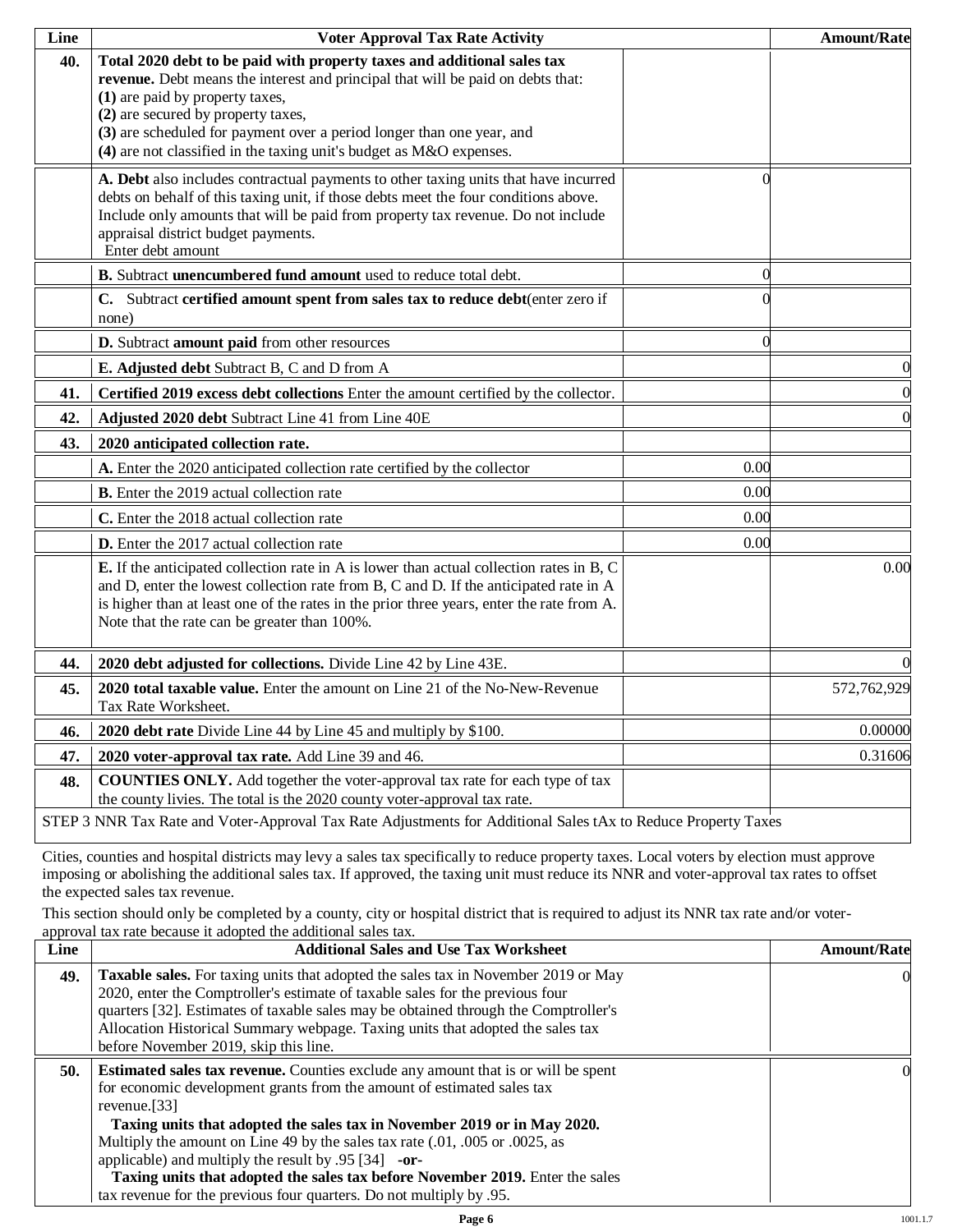| Line | <b>Additional Sales and Use Tax Worksheet</b>                                                                                                                                                                                             | <b>Amount/Rate</b> |
|------|-------------------------------------------------------------------------------------------------------------------------------------------------------------------------------------------------------------------------------------------|--------------------|
| 51.  | <b>2020 total taxable value.</b> Enter the amount from Line 21 of the <i>No-New-Revenue</i><br>Tax Rate Worksheet                                                                                                                         | 572,762,929        |
| 52.  | Sales tax adjustment rate. Divide Line 50 by Line 51 and multiply by \$100.                                                                                                                                                               | 0.00000            |
| 53.  | 2020 NNR tax rate, unadjusted for sales tax $[35]$ . Enter the rate from Line 26 or<br>27, as applicable, on the No-New-Revenue Tax Rate Worksheet.                                                                                       | \$.291250          |
| 54.  | 2020 NNR tax rate, adjusted for sales tax.<br>Taxing units that adopted the sales tax in November 2019 or in May 2020.<br>Subtract Line 52 from Line 53. Skip to Line 55 if you adopted the additional sales<br>tax before November 2019. | \$.291250          |
| 55.  | 2020 voter-approval tax rate, unadjusted for sales tax. [36] Enter the rate from<br>Line 47 or Line 48 as applicable, of the Voter-Approval Tax Rate<br>Worksheet                                                                         | 0.31606            |
| 56.  | 2020 voter-approval tax rate, adjusted for sales tax.<br>Subtract Line 52 from Line 55.<br>[38]Tex. Tax Code Section<br>[37]Tex. Tax Code Section                                                                                         | 0.31606            |

### STEP 4: Additional Rollback Protection for Pollution Control

A taxing unit may raise its rate for M&O funds used to pay for a facility, device or method for the control of air, water or land pollution. This includes any land, structure, building, installation, excavation, machinery, equipment or device that is used, constructed, acquired or installed wholly or partly to meet or exceed pollution control requirements. The taxing unit's expenses are those necessary to meet the requirements of a permit issued by the Texas Commission on Environmental Quality (TCEQ). The taxing unit must provide the tax assessor with a copy of the TCEQ letter of determination that states the portion of the cost of the installation for pollution control.

This section should only be completed by a taxing unit that uses M&O Funds to pay for a facility, device or method for the control of air, water or land pollution.

This section should only by completed by a taxing unit that uses M&O funds to pay for a facility, device or method for the control of air, water or land pollution.

| Line | <b>Activity</b>                                                                                                                                                                                                                                    | <b>Amount/Rate</b> |
|------|----------------------------------------------------------------------------------------------------------------------------------------------------------------------------------------------------------------------------------------------------|--------------------|
| 57.  | Certified expenses from the Texas Commission on Environmental Quality (TCEQ). Enter the amount<br>certified in the determination letter from TCEQ [37]. The taxing unit shall provide its tax assessor-collector<br>with a copy of the letter.[38] | \$0                |
| .58. | <b>2020 total taxable value.</b> Enter the amount from Line 21 of the No-New-Revenue Tax Rate Worksheet.                                                                                                                                           | \$572,762,929      |
| 59.  | <b>Additional rate for pollution control.</b> Divide Line 57 by Line 58 and multiply by \$100.                                                                                                                                                     | 0.00000            |
| 60.  | 2020 voter-approval tax rate, adjusted for pollution control. Add Line 59 to one of the following lines<br>(as applicable): Line 47, Line 48 (counties) or Line 56 (taxing units with the additional sales tax).                                   | 0.31606            |

**[37]Tex. Tax Code Section [38]Tex. Tax Code Section**